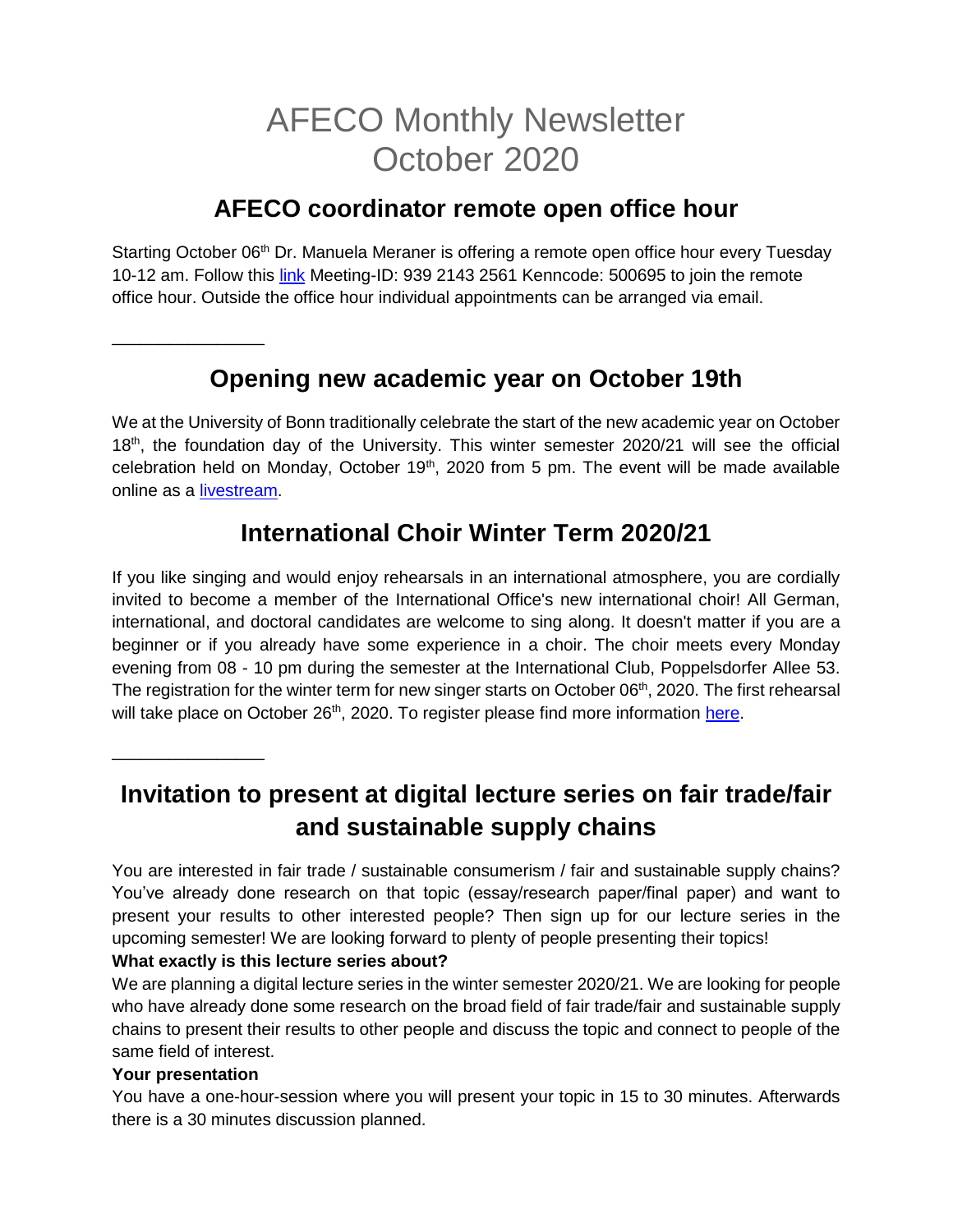**Sign up** by sending a mail to [fairtrade@uni-bonn.de.](mailto:fairtrade@uni-bonn.de)

You have further questions about what we are doing and perhaps you are interested in joining our group: just write us a mail, have a look on [Facebook](https://www.facebook.com/fairtrade.UniBonn/) and Instagram: Mail: [fairtrade@uni-bonn.de](mailto:fairtrade@uni-bonn.de) Facebook: [fairtrade.UniBonn](https://www.facebook.com/fairtrade.UniBonn) Instagram: fairtrade\_bonn

**Internship and Job Opportunities\***

[Studentische Hilfskraft,](https://www.ilr1.uni-bonn.de/de/jobs/2020-08-12-hiwi-ausschreibung.pdf) Exzellenzcluster "PhenoRob - Robotics and Phenotyping for Sustainable Crop Production"

[Praktikant \(m/w/d\) Nachhaltigkeitsmanagement,](https://jobs.giz.de/index.php?ac=jobad&id=51521) Gesellschaft für Internationale Zusammenarbeit (GIZ) GmbH, Bonn Bewerbungsfrist: 06.10.2020

[Praktikant \(m/w/d\) im Sektorprogramm Digitalisierung für nachhaltige Entwicklung,](https://jobs.giz.de/index.php?ac=jobad&id=51602) Gesellschaft für Internationale Zusammenarbeit (GIZ) GmbH, Bonn Bewerbungsfrist: 09.10.2020

[Innovation Ecosystem Analyst \(m/f/x\),](https://corporateinnovators.eu/wp-content/uploads/2020/08/Innovation-Ecosystem-Analyst.pdf) EnterpriseUP GmbH, Bonn

**Check out the ILR [website](https://www.ilr1.uni-bonn.de/de/jobs/stellenanzeigen) for PhD positions and other post-graduate job opportunities.**

\***job descriptions in German require fluent German skills**

\_\_\_\_\_\_\_\_\_\_\_\_\_\_\_\_\_

\_\_\_\_\_\_\_\_\_\_\_\_\_\_\_\_

## **Testimonial: Dr. Manuela Meraner**

Recent changes were made to the AFECO program, which will affect future students.

### **Briefly explain the changes that have been made to the AFECO program and why these were made.**

All changes we proposed to the accreditation agency have been made based on the AFECO student survey and long discussions in the study commission with professors and student representatives. We decided to strengthen the students methodological toolkit by extending the module Methods of Empirical Research. In addition, we decided to emphasis the agribusiness specialization by including the module Organizational Management to the compulsory modules.

### **How do these changes affect already enrolled students?**

Already enrolled students have the right to pursue the program they are originally registered for. However, if they want to they can also choose to switch to the new programme.

### **The AFECO program was recently received reaccreditation, what does this mean?**

Higher education accreditation is a type of quality assurance process under which services and operations of post-secondary educational institutions or programs are evaluated by an external body to determine if applicable standards are met. If standards are met, accredited status is granted by the agency. We are very proud that the AFECO Master program has met this quality control.